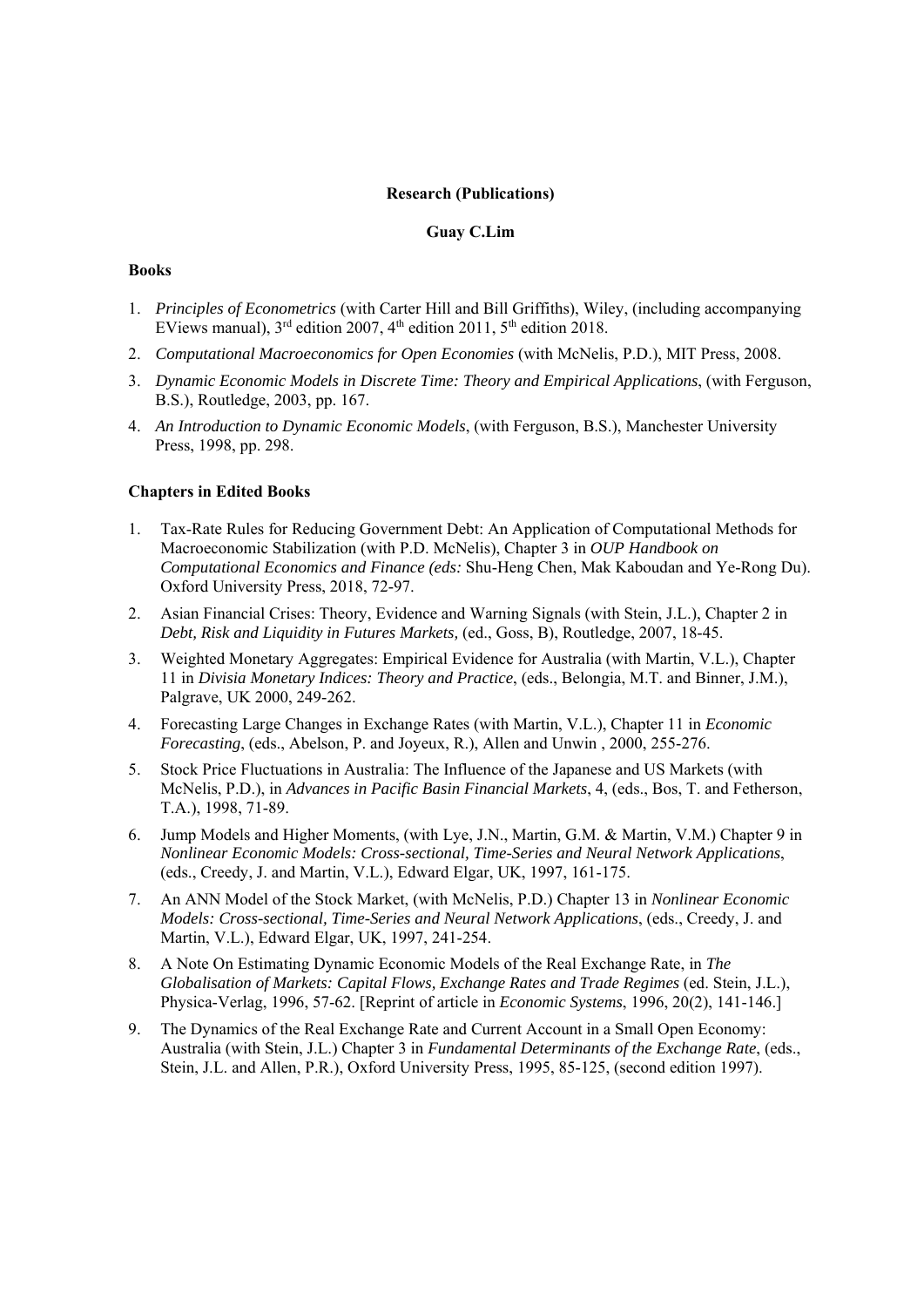- 10. The Martin Report in *Macroeconomics: Contemporary Australian Readings*; (ed., Maxwell, P.), Harper and Row, 1986, 154-166. [Reprint of article in the *Australian Economic Review*, 1984, 66, 26-34.]
- 11. Trading Banks (with Valentine, T.J), Chapter 2 in *Australian Financial Institutions and Markets*, (eds. Lewis, M.K. and Wallace, R.H.), Longman Cheshire, 1985, 15-63.

## **Refereed Journal Papers**

- 1. What do we know about the Macroeconomic Effects of Fiscal Policy? A Brief Survey of the Literature on Fiscal Multipliers (with Castelnuovo, E.) *Australian Economic Review* (2019, forthcoming)
- 2. Household Income Requirements and Financial Conditions (with Tsiaplias, S.), *Empirical Economics*, (2019, forthcoming)
- 3. Macroeconomic Policies in a Low Interest Rate Environment: Back to Keynes? (with Castelnuovo, E. and Pellegrino, G.), *Australian Economic Review*, 51 (1) 70-86, March
- 4. Unconventional Monetary and Fiscal Policies in Interconnected Economies: Do Policy Rules Matter? (with McNelis PD) *Journal of Economic Dynamics and Control* (2018), 93, 346-363.
- 5. Labor's Share, the Firm's market power and Total Factor Productivity (with Dixon, R.), *Economic Inquiry* (2018), 56 (4), 2058-2076, October.
- 6. Interest Rates, Local Housing Markets and House Price Over-reactions (with Tsiaplias, S.) *Economic Record* (2018), 95 (S1), 33-48, June
- 7. Revisiting Okun's relationship, (with Dixon, R., and J. van Ours) *Applied Economics (2017),*  49(28), pp. 2749-2765
- 8. Quasi Monetary and Quasi Fiscal Policy at the Zero Lower Bound, (with McNelis, P.D.) *Journal of International Money and Finance,* (2016) 135-150
- 9. Growth and Income Inequality: Threshold Effects of Trade and Financial Openness', (with McNelis,P.D.) *Economic Modelling* (2016) vol 58, 403-412
- 10. Wealth Effects on Consumption: Evidence from Age, Cohort and Period Elasticities (with Zeng Q) *Review of Income and Wealth* (2016) vol 62(3) 489-508
- 11. Modelling the Dynamics of Regional Employment-Population Ratios and their Commonality (with Dixon R.) *Urban Studies* . (2016) 53 (2): 338-354.
- 12. The Effect of Shocks to Labour Market Flows on Unemployment and Participation Rates, (with Dixon, R., and J. van Ours) *Applied Economics,* (2015) 47 (24), 2523-2539
- 13. Weighting Approaches to Computing Indexes of Economic Activity, (with Viet Hoang Nguyen), *Journal of Economic Surveys*, (2015), April, Vol. 29, issue 2, 287-300.
- 14. Monetary Regime Choice in Singapore: Would a Taylor Rule Outperform Exchange-Rate Management? (with Chow, HK and McNelis, P.D ), *Journal of Asian Economics* (2014) vol.30: 63-81
- 15. Lay people's models of the economy: A study based on surveys of consumer sentiments (with Dixon R and Griffiths W), *Journal of Economic Psychology,* (2014), 44: 13-20.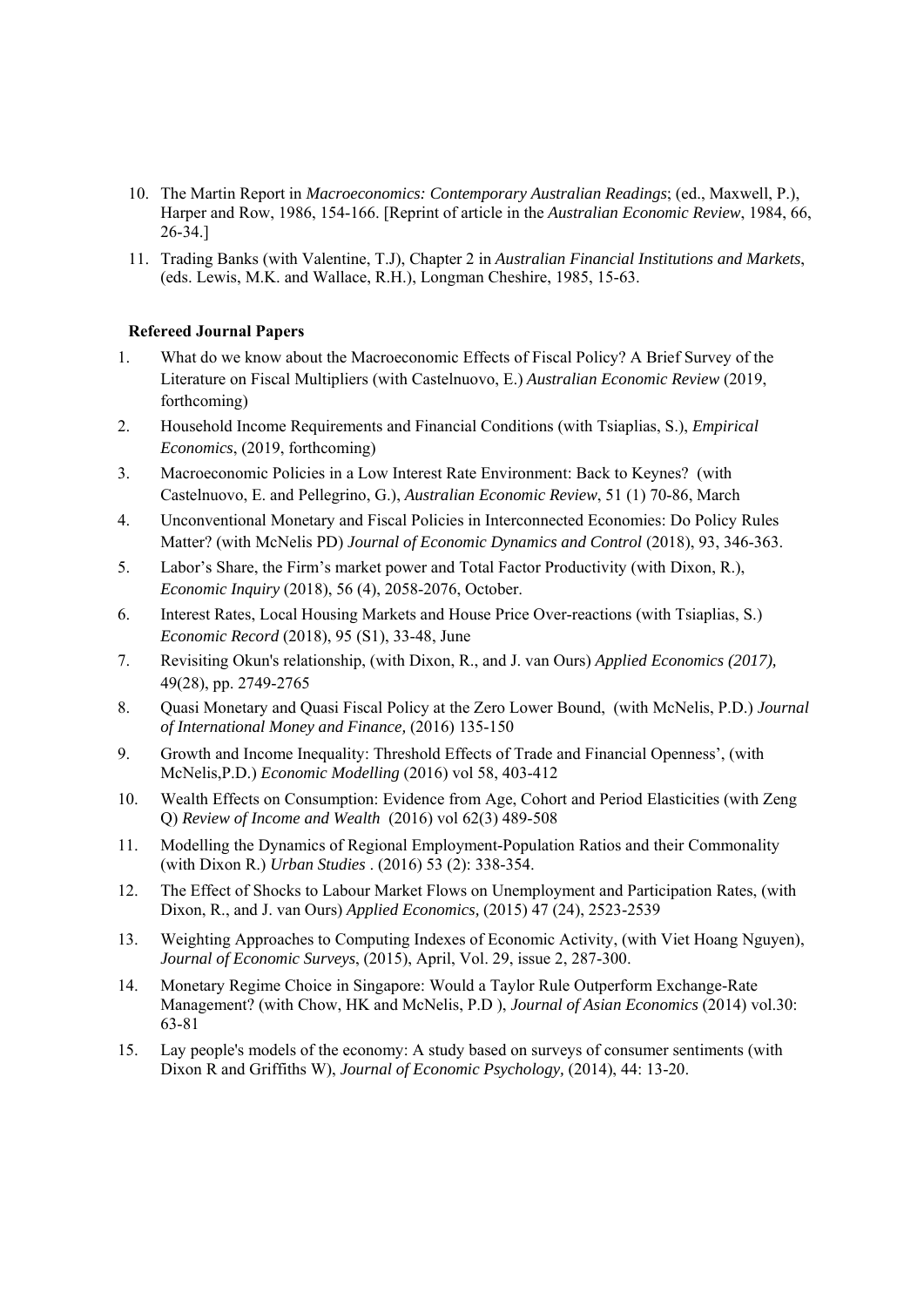- 16. Review of the Australian Economy: 2013-14, The Age of Austerity? (with V.H Nguyen and C.L. Chua), *Australian Economic Review*, 2014, 47 (1) 1-12.
- 17. Regional Beveridge Curves: A Latent Variable Approach (with R.Dixon, and J.Freebairn), *Regional Studies* (2014), 48:2, 254-269
- 18. Bank and Official Interest Rates: How do they interact over time? (with Tsiaplias, S., and Chua, C.L.) *Economic Record*, 2013, 89, 160-174
- 19. Review of the Australian Economy 20011/12: A Tale of Two Relativities (with Chua,C.L., and Nguyen,V), *Australian Economic Review*, March 2013, 1-3
- 20. Alternative Government Spending Rules: Effects on Income Inequality and Welfare, (with McNelis, P.D.) *Macroeconomic Dynamics.* 2013, 17, 1496-1518
- 21. Review of the Australian Economy 20011/12: A Case of Deja Vu (with Chua,C.L., Claus,E. and Nguyen,V), *Australian Economic Review*, March 2012, 45(1) 1-13
- 22. Macroeconomic Volatility and Counterfactual Inflation-Targeting in Hong Kong, (with McNelis, P.D.), *Pacific Economic Review* 2012, 17 (2) 304-325
- 23. A Latent Variable Approach to Forecasting the Unemployment Rate (with Chua, C.L. and Tsiaplias,S.), *Journal of Forecasting*, 2012, 31(3), 229-244
- 24. A Univariate Model of Aggregate Labour Productivity, (with Dixon, RD), *Applied Economics*, 2012, 44(5): 581-585.
- 25. A Bayesian Simulation Approach to Inference on a Multi-State Latent Factor Intensity Model (with Chua,C.L. and Smith,P.), *Australian & New Zealand Journal of Statistics*, 2011, 53: 179-195.
- 26. Net Flows in the US Labor Market, (with Dixon.R. and Freebairn, J.) *Monthly Labour Review,* 134(2): pp 25-32 February, 2011.
- 27. Review of the Australian Economy 2010/11: Growth, Jobs and Debt (with Chua,C.L., Claus,E. and Kim,J), *Australian Economic Review*, 44(1), pp1-12, March 2011 44(1), 1-13
- 28. Review of the Australian Economy 2009/10: On the Road to Recovery (with Chua,C.L., Claus,E. and Tsiaplias,S), *Australian Economic Review*, March 2010, 43(1), 1-12
- 29. Phillips Curve and the Equilibrium Unemployment Rate (with Dixon.R. and Tsiaplias,S), *Economic Record*, December 2009, 85 (271) 371-382
- 30. Inflation Targeting, *Australian Economic Review*, March 2009, 110-118
- 31. Review of the Australian Economy 2008/09: Recessions, Retrenchments and Risks (with Chua,C.L., Claus,E. and Tsiaplias,S), *Australian Economic Review*, March 2009 42(1) 1-11
- 32. Time-Varying Equilibrium Rates of Unemployment: An Analysis with Australian Data (with Dixon,R. and Freebairn,J.) *Australian Journal of Labour Economics* 2007 10 (4) 205-225
- 33. Inflation Targeting, Learning and Q-Volatility in Small Open Economies (with McNelis, P.D.), *Journal of Economic Dynamics and Control,* 2007, 31 (11) 3699-3722.
- 34. Central Bank Learning, Terms of Trade Shocks and Currency Risk: Should only Inflation Matter for Monetary Policy? (with McNelis,P.D.), *Journal of International Money and Finance*, 2007 26(6), 865-886.
- 35. Central Bank Learning and Taylor Rules with Sticky Import Prices (with McNelis, P.D.), *Computational Economics*, 2006, 28(2) 155-175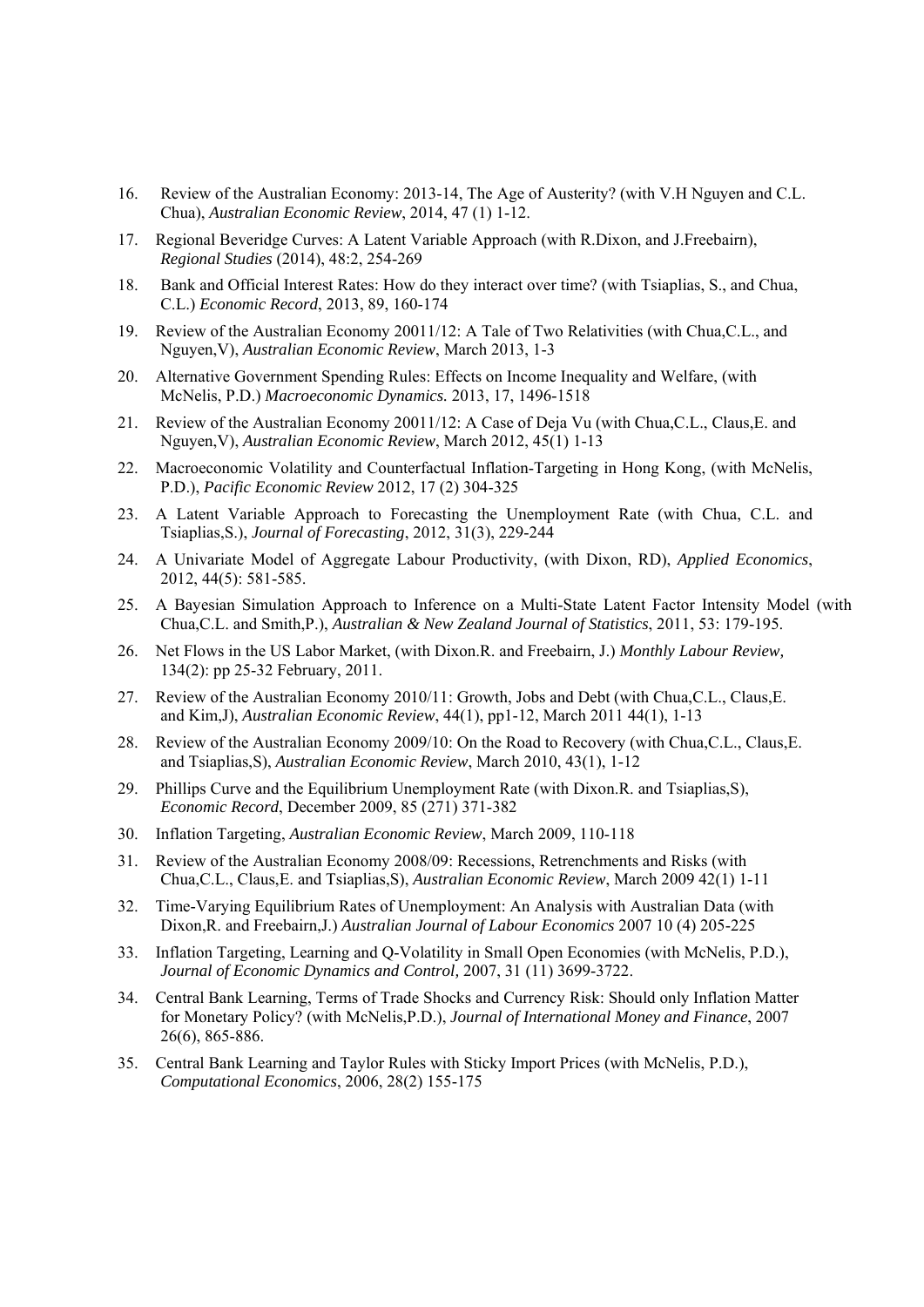- 36. Pricing Currency Options in the Presence of Time-Varying Volatility and Non-normalities (with Martin, G,M. and Martin, V.L), *Journal of Multinational Financial Management*, 2006, 16, 291-314.
- 37. A Reexamination of the Equity Premium Puzzle: A Robust NonParametric Approach (with Martin, V.L. and E.Maasoumi), *North American Journal of Finance*, 2006, 17, 173-189
- 38. Deviations from Uncovered Interest Parity in Malaysia (with Goh, S. and Olekalns N.) *Applied Financial Economics*, 2006, 16, 745-759.
- 39. Parametric Pricing of Higher Order Moments in S&P500 Options (with Martin, G.M. and Martin, V.L), *Journal of Applied Econometrics*, 2005, 20(3), 377-404.
- 40. An Employment Equation for Australia (with Dixon,R. and Freebairn,J.) *Economic Record*, 2005, 81, 204-214.
- 41. An Examination of Net Flows in the Australian Labour Market (with Dixon,R. and Freebairn,J.) *Australian Journal of Labour Economics*, 2005, 8, 25-42.
- 42. Currency Risk in Excess Equity Returns: A Multi Time-Varying Beta Approach, *Journal of International Financial Markets, Institutions & Money*, 2005, 15(3), 189-207.
- 43. Managed Dividends, Earnings and Fundamental Share Prices, *Empirical Economics*, 2005, 30, 411- 426.
- 44. Asian Currency and Debt Crisis (with Stein, J.L.), *Singapore Economic Review,* [Special Invited Eminent Paper Series], 2004, 135-162.
- 45. The Incidence of Long-Term Unemployment in Australia: 1978-2003 (with Dixon,R.) *Australian Journal of Labour Economics*, 2004, December7(4), 501-513.
- 46. Underlying Inflation in Australia: Are the Existing Measures Satisfactory?' (with Dixon,R.) *Economic Record,* 2004, 80(251),373-386.
- 47. Learning and the Monetary Policy Strategy of the European Central Bank (with McNelis,P.) *Journal of International Money and Finance*, 2004, 23(7), 997-1010.
- 48. Why are Recessions as Deep as They are? The Behaviour over time of the Outflow from Unemployment (with Dixon, R. and Freebairn, J.), *Australian Journal of Labour Economics*, 2003, March 6(1), 37-64.
- 49. Australian Gross Flows Data: The Labour Force Survey and the Size of the Population Represented by the Matched Sample (with Dixon, R. and Thompson, J.) *Australian Journal of Labour Economics*, 2002, March 5(1), 1-21.
- 50. Modelling the Interaction of Fundamental and Portfolio Exchange Rate Behaviour: An Application to Australia and the ASEAN3, *Australian Economic Papers*, December, 2002, 41 (4) 557-576.
- 51. Bank Interest Rate Adjustments: Are they Asymmetric? *Economic Record*, June 2001, 77, (237), 135-147.
- 52. Excess Returns and Systemic Risk for Chile and Mexico (with McNelis, P.D.) *Revista de Analisis Economico*, 2000, June, 15(1), 3-25.
- 53. Hedge Funds and Currency Crisis, *Australian Economic Review*, [Special Policy Forum: Exchange Rates and Capital Control], October 1999, 32 (2), 191-196.
- 54. The Distribution of the Exchange Rate Returns and the Pricing of Currency Options (with Lye, J.N., Martin, G.M. and Martin, V.L.), *Journal of International Economics*, 1998, August, 45(2), 351-368.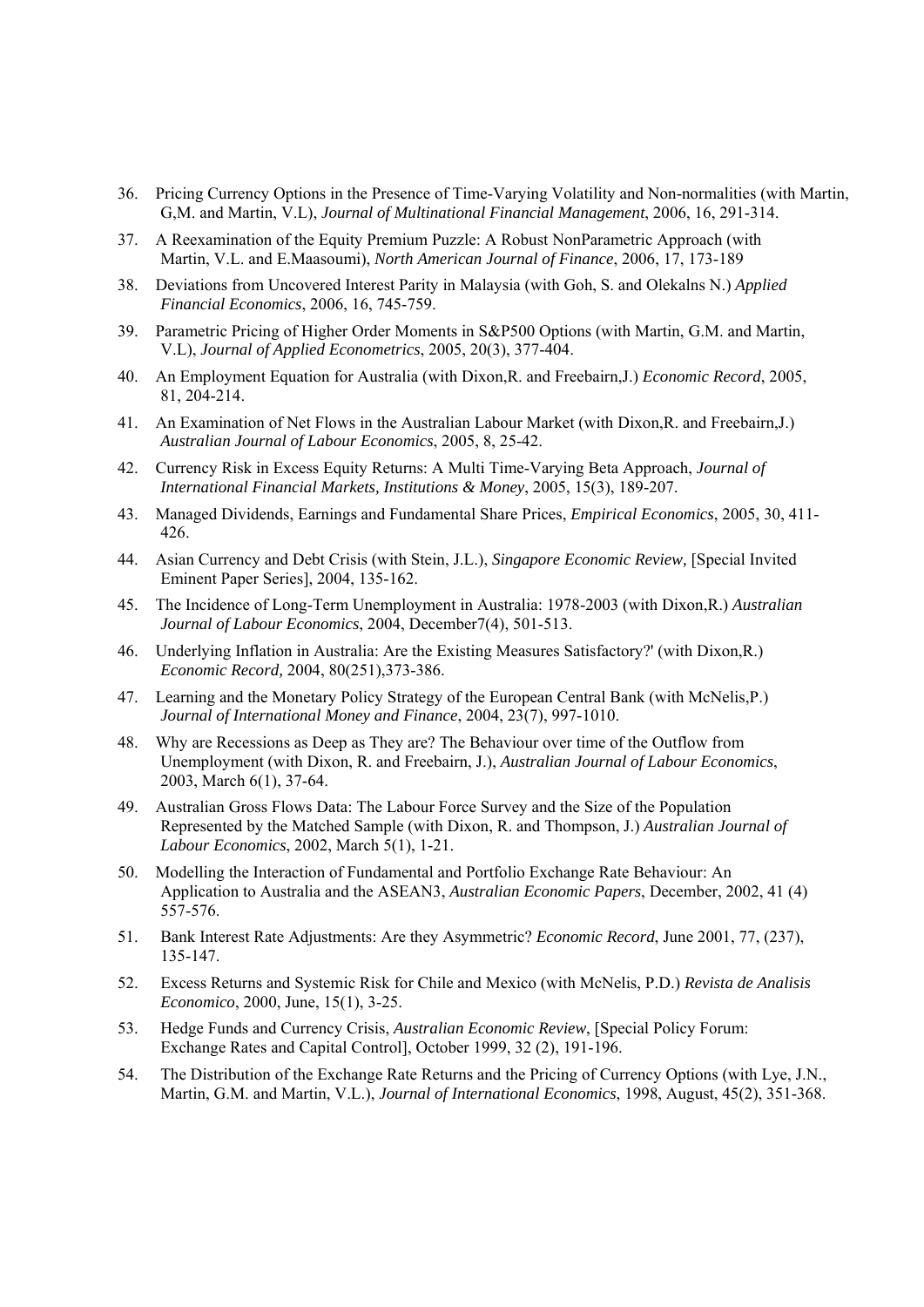- 55. Endogenous Jumping and Asset Price Dynamics (with Martin, V.L. and Teo, L.E.), *Macroeconomic Dynamics*, 1998, June, 2(2), 213-237.
- 56. The Effect of the Nikkei and the S&P on the All-Ordinaries: A Comparison of Three Models, (with McNelis, P.D.), *International Journal of Finance & Economics*, 1998, June, 3(3), 217-228.
- 57. Testing the Rationality of Expectations in the Australian Foreign Exchange market using Survey data with missing Observations, (with Mckenzie, C.R.) *Applied Financial Economics*, 1998, April, 8(2), 181-190.
- 58. Estimating Portfolio Models from Financial Flow Data: A Reply, *Economic Modelling* 1997, April, 14(2), 307-308.
- 59. A Note on Estimating Dynamic Economic Models of the Real Exchange Rate, *Economic Systems*, 1996, 20(2), 141-146.
- 60. Portfolio Implications of an Equity Rain in Australia (with Kells, S.S.), *Economic Record*, December 1995, 71 (215), 367-378.
- 61. Regression Based Cointegration Estimators with Applications (with Martin,V.L.), *Journal of Economic Studies*, 1995, 22(1), 3-22.
- 62. Australian Short-term Interest Rates: An Empirical Analysis of the Transmission Process, 1988- 1991, (with Martin, V.L.), *Australian Economic Papers*, June 1994, 33(62), 75-95.
- 63. A Spectral-Temporal Index with an Application to U.S. Interest Rates, (with Martin, V.L.), *Journal of Business and Economic Statistics*, January 1994, 12(1), 81-93.
- 64. The Demand for the Components of Broad Money: Error-Correction and Generalised Asset Adjustment Systems, *Applied Economics*, August 1993, 25(8), 995-1004.
- 65. Testing for the Fundamental Determinants of the Long Run Real Exchange Rate, *Journal of Banking and Finance*, 1992, June, 16(3), 625-642.
- 66. Estimating Portfolio Models from Financial Flow Data: An Analysis of the Demand for Liabilities, Real Assets and Financial Assets by the Household Sector, *Economic Modelling*, April 1991, 8(2), 219-224.
- 67. Factor and Personal Income Distributions and Taxation in General Equilibrium (with Creedy, J.), *Journal of Income Distribution*, 1994, 4(1), 51-77.
- 68. Integrability and Cointegrability Testing of the Term-Structure of Interest Rates (with Martin,V.L.), *Pakistan Journal of Statistics*, [Special Issue on Recent Developments in Hypothesis Testing], May 1994, 10 (2), 423-454.
- 69. Long and Short Run Demand for Currency by the Non-Bank Private Sector (with Dixon, R.) *Applied Financial Economics*, September 1991, 1(3), 159-163.
- 70. Official Intervention in the Foreign Exchange Market, (with Harper, I.R.) *Australian Economic Review*, 1991, 4th Quarter, 67-71.
- 71. Implications for Monetary Policy of Innovations and Institutional Changes in the Market for Foreign Exchange: Comment, *Australian Economic Review*, 1990, 2nd Quarter, 106-107.
- 72. Foreign Exchange Markets and the Australian Dollar, *Australian Economic Review*, 1990, 3rd Quarter, 44-50.
- 73. Is Monetary Policy Too Tight?, (with Harper, I.R.) *Australian Economic Review*, 1989, 2nd Quarter, 15-28.